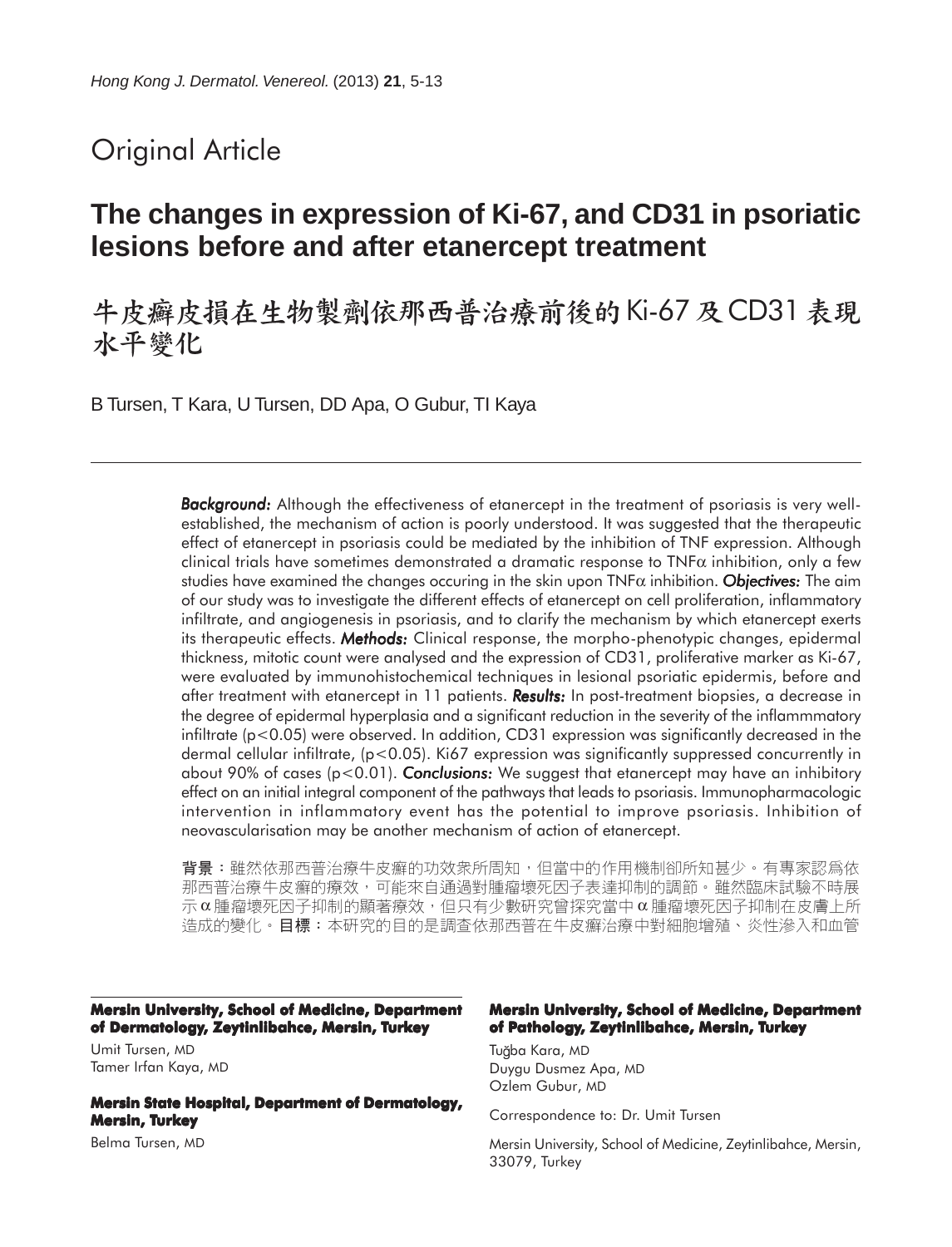#### 6 B Tursen et al

生成的不同效果,並闡明依那西普的治療效果是取決於那一種機制。方法:本研究對 十一名接受依那西普治療的牛皮癬患者,進行治療前後的表皮皮損分析,當中包括臨床反應、形 態表現的變化、表皮厚度和核分裂數,並使用免疫組織化學 技術探測皮損當中的 CD31 及細胞增 殖標記Ki-67的表現水平。結果:在治療後的活檢樣本中,可見表皮增生減少,而炎性滲入嚴重程 度更是大幅減少(p<0.05)。此外,皮膚細胞滲入中的CD31表現水平明顯下降(p<0.05)。 同時,約九成患者的Ki67表現水平,受到顯著抑制(p<0.01)。結論:我們認為依那西普可能對 牛皮癬初始形成過程中的元件有著抑制作用。在牛皮癬炎症過程中,免疫藥理的干預有著潛在的 治療價值。此外,抑制新生血管形成亦可能是依那西普的另一作用機制。

**Keywords:** CD31, Etanercept, Ki-67, psoriasis

關鍵詞: CD31, 依那西普, Ki-67, 牛皮癬

## **Introduction**

Psoriasis is a chronic inflammatory T-cell mediated immune dermatosis, characterised by a high epidermal cell turnover, which results in a typical epidermal hyperplasia.<sup>1-3</sup> The pathogenesis of psoriasis is linked to the recruitment and activation of several types of leucocytes, and to a T-celldependent inflammatory process in skin that accelerates the growth of epidermal and vascular cells in psoriatic lesions. The most important processes in immunological activation are Langerhans cell and T cell activation, differentiation and expression of type 1 T helper cells, selective trafficking of activated T cells to skin, and induction of an inflammatory cytokine and chemokine cascade in the skin lesions.4,5 The platelet endothelial cell adhesion molecule-1 (PECAM-1)/CD31 is a newly assigned member of the immunoglobulin superfamily of cell adhesion molecules.6,7 It is highly expressed at the lateral junctions of endothelial cells and at a lower density on the surfaces of neutrophils, monocytes, platelets, natural killer cells, T and B cell subsets, and mast cells. CD31 has been implicated to be involved in neutrophil recruitment in vivo, neutrophil and monocyte chemotaxis, and transendothelial migration of monocytes and neutrophils in vitro.<sup>8</sup> In addition, it also plays a role in angiogenesis, platelet aggregation and homeostasis, and the maintenance of the vascular endothelial barrier function. CD31 is highly expressed in all endothelial cells of existing and newly-formed blood and lymphatic vessels, making it a useful and commonly-used endothelial cell marker.<sup>9,10</sup>

In psoriasis, assessment of vasculature in the papillary dermis with monoclonal antibody JC/ 70A specific for the endothelial marker CD31 demonstrated a fourfold increase in endothelial surface area of lesional skin compared with nonlesional skin.<sup>9</sup> The proliferative markers such as proliferating cell nuclear antigen and nuclear proliferation marker Ki-67, which are nuclear proteins associated with cell cycle, are increased in psoriatic when compared with normal skin.<sup>11,12</sup>

Etanercept is a recombinant tumour necrosis factor (TNF)-receptor fusion protein, which consists of two extracellular ligand-binding domains of the human p75 tumour necrosis factor receptor fused to the Fc portion of human IgG1. Although clinical trials have sometimes demonstrated a dramatic response to  $TNF\alpha$  inhibition, only a few studies have examined the changes occuring in the skin upon TNFα inhibition. Preliminary studies showed a decrease in cellular infiltration with normalisation of keratinocyte differentiation in the skin.<sup>13</sup> More recent studies have highlighted the vascular changes that occur in the skin upon  $TNF\alpha$ inhibition:<sup>14</sup> there is a reduction in vessel number, expression of vascular endothelial growth factor (VEGF), and expression of both angiopoietin-1 and angiopoietin-2. These studies show that the reduction in cellular infiltration may be secondary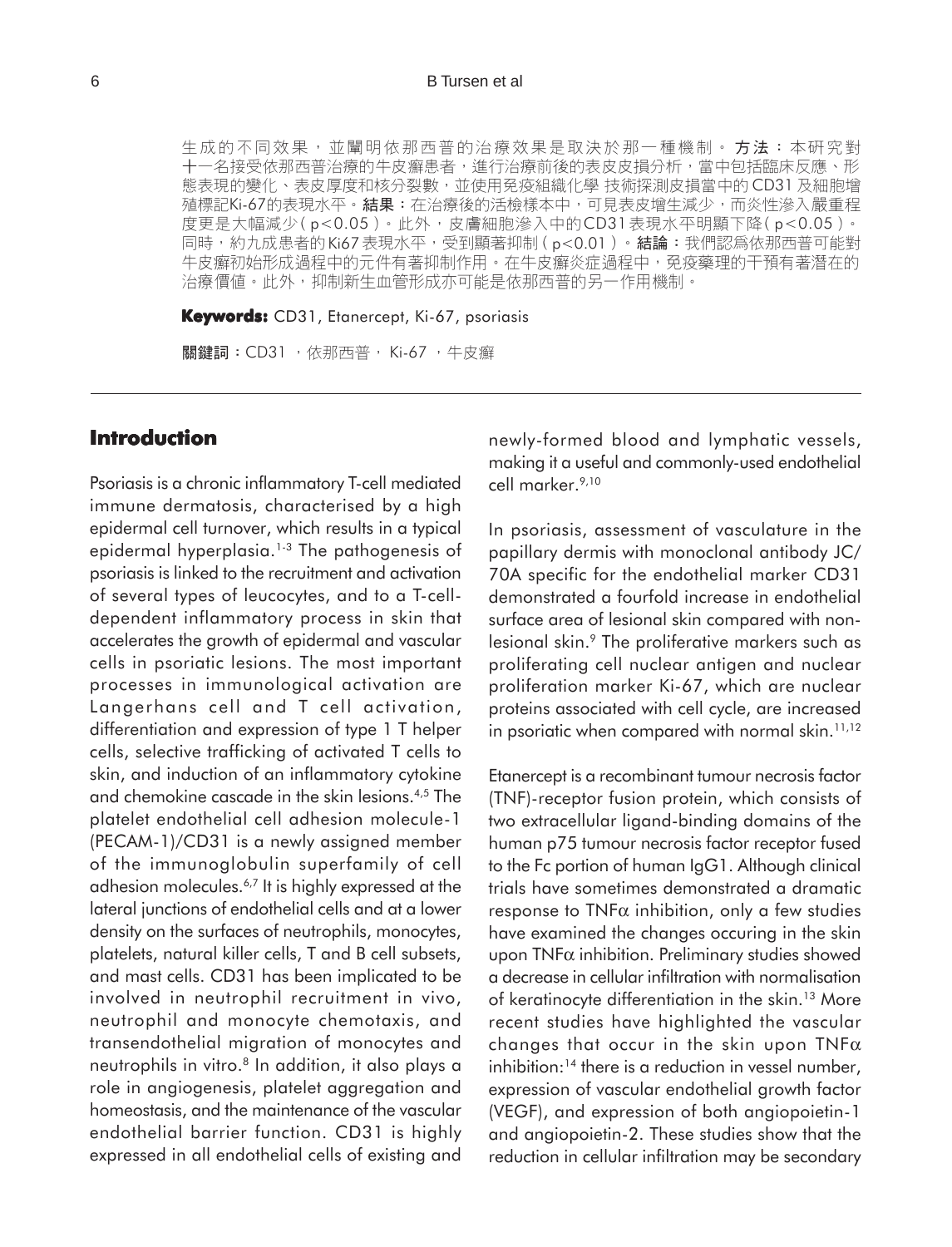to a reduction in both angiogenesis and in cellular trafficking.

The aim of our study was to investigate the different effects of etanercept treatment on cell proliferation, inflammatory infiltrate, and angiogenesis in psoriasis, and to clarify the mechanism by which etanercept is effective against psoriasis. For this purpose, we evaluated the clinical response, the morpho-phenotypic changes, epidermal thickness, mitotic count, the expression of CD31, the proliferative marker such as Ki-67 in lesional psoriatic epidermis, before and after treatment with etanercept in 11 patients with psoriasis.

## **Material and methods**

## *Patients*

Eleven patients (8 males, 3 females) with clinically active psoriasis treated with subcutaneous etanercept 25 mg twice weekly (Enbrel®, Wyeth Pharmaceuticals, Havant, England) were included in the study. Active psoriasis was defined as plaques increasing in size and number at the time of investigation. The ages of patients ranged from 22 to 69 years (mean  $47.50 \pm 13.52$ ). The duration of psoriasis ranged from two to 25 years (mean 9.80±6.52 years). All topical and systemic treatments had to be discontinued two weeks to two month respectively, prior to the study. The severity of psoriasis was assessed using the psoriasis area and severity index (PASI), a well established grading system that takes into account erythema, induration and scaling of psoriatic plaques and skin surface area affected by psoriasis.15 In the patients studied, the PASI scores ranged from 7.1 to 23.5 (mean 12.51±5.39). All patients gave their informed consent to donate skin specimens for investigation.

### *Biopsies*

Two 4-mm punch biopsies were obtained under local xylocaine anesthesia from the lesional skin of each patient at the same affected site before, and at 1.5 months of etanercept therapy.

Formalin-fixed skin fragments were embedded in paraffin and processed routinely. Hematoxylineeosin sections were used to grade the severity of psoriatic lesions. The severity of the inflammatory infiltrate was measured as (1) mild (very few inflammatory cells), (2) discrete (perivascular inflammatory infiltrate with occasional exocytosis), (3) moderate (perivascular inflammatory infiltrate with marked exocytosis), and (4) severe (perivascular and diffuse dermal infiltrate with severe exocytosis and intraepidermal pustule formation). Cell turnover was evaluated by calculating the number of the mitotic figures in ten fields (at a magnification of x400). The epidermal basal layer was also included in the counts.

#### *Morphometric evaluation*

Epidermal thickness was measured in sections stained with hematoxyline and eosin. Nikon Digital sight DS-L1 attached to Nikon Eclipse E 600 microscope was used. The mean distance from the bottom of the stratum corneum to the bottom of the rete ridge was calculated from the measurement of five fields (at a magnification of x100).

### *Immunohistochemistry*

Five-µm-thick sections were prepared from the parafin tissues and evaluated to quantify Ki-67 and CD31 protein expression. The avidin-biotin complex immunoperoxidase staining system was used.

Primary antibodies used were: Ki-67 Ab-2 (Diagnostic Biosystems, Clone SP6) rabbit monoclonal antibody with a dilution of 1:25; CD31/PECAM-1 (endothelial cell marker) Ab-1 (Diagnostic Biosystems Clone JC/70A) mouse monoclonal antibody with a dilution of 1:30. The sections were de-paraffinised in xylene through ethanol to phosphate-buffered saline (PBS; pH 7.2). To block endogenous peroxidase activity, 3% hydrogen peroxide was applied for 30 minutes. The slides incubated in citrate buffer were heated in a microwave oven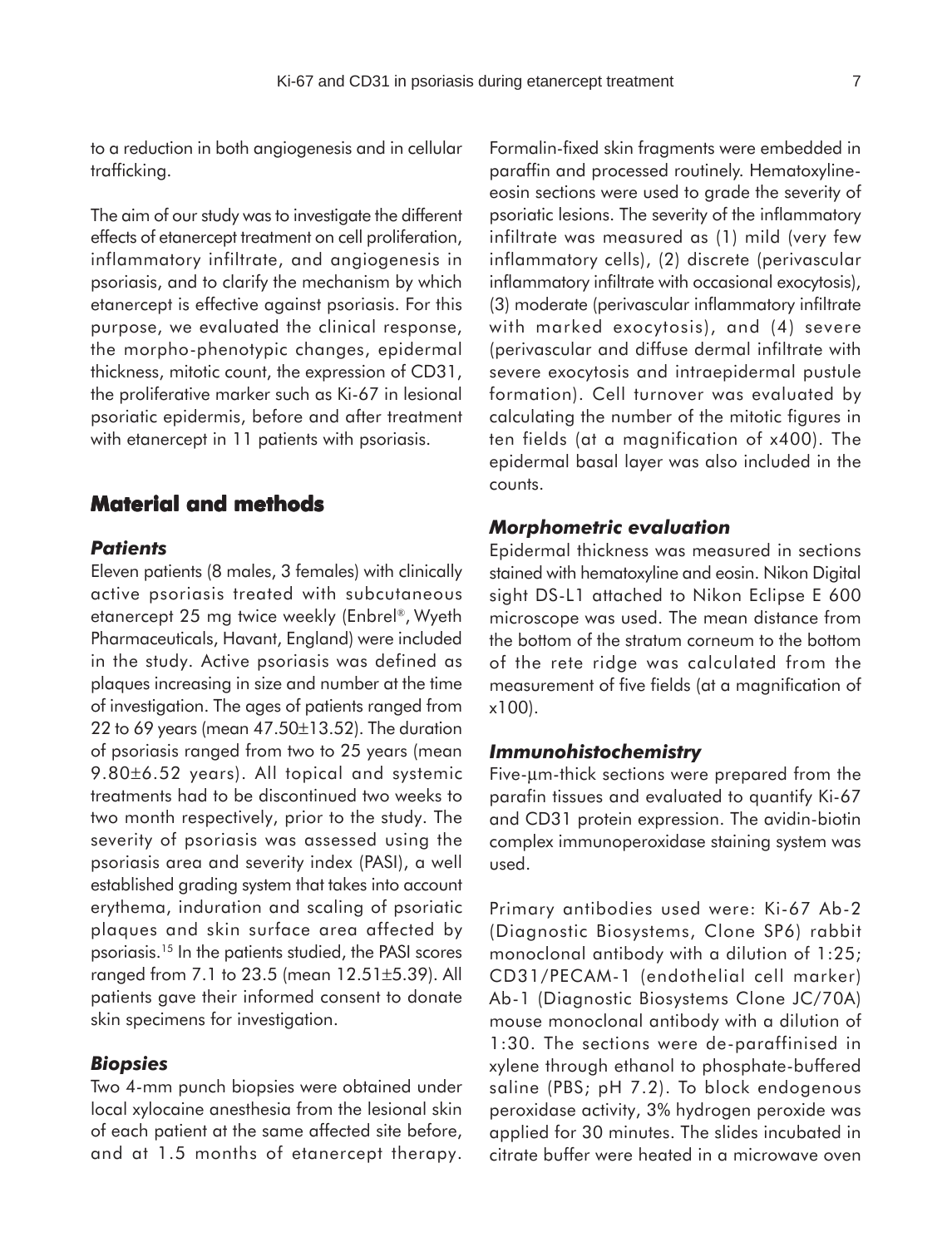for 5 minutes. After waiting for 20 minutes, they were removed, and ultra V block was added. Primary antibodies were applied and incubated for one and a half hours in a moist chamber at 4°C. The slides were subsequently incubated in biotinylated goat antipolyvalent for 10 minutes and in streptavidin peroxidase for 20 minutes. Finally, 3-amino-9-ethylcarbazole (AEC) substrate system (ThermoScientific Labvision Corporation, Fremont, CA, USA) was applied for about 3 minutes. After incubation, the sections were rinsed with distilled water and tap water. The tissue was counterstained with Mayer's hematoxyline. All slides were covered with a cover-slip after mounting in buffered glycerin

# *Immunohistochemical determination*

Ki-67

The level of staining was scored on the following 4-point scale: no staining (grade 0), moderate focal/faint diffuse staining (grade 1), strong focal/ moderate diffuse staining (grade 2), and strong diffuse staining (grade 3).

#### *CD31*

A semi-quantitative scale was used to evaluate the staining: (0) no staining; (1) weak staining, limited to papillary endothelium; (2) moderate, diffuse endothelial staining; (3) severe, diffuse endothelial staining.

#### *Statistical analysis*

Data from image analysis studies were expressed as mean±standard error or mean rank, as appropriate. We also calculated 95% confidence intervals for the mean difference. Correlation was determined by Spearman's rank correlation, depending on the normality of the data for some variables. Continuous variables were tested for normal distribution using the Kolmogorov-Smirnov normality test, comparisons between groups (psoriatic patients before and after therapy, and non-psoriatic patients) were assessed using the Wilcoxon signed-rank test and paired t test. P-values of less than 0.05 were considered statistically significant. The statistical analysis was performed by using SPSS statistical software (Microsoft, Chicago, Ill., USA).

## **Results**

### *Clinical and histological examination*

An overall favourable clinical response to etanercept was seen in our patients. Despite significant improvement in all patients, complete clearing was not achieved in any case after 1.5 months of therapy. The patients tolerated the therapy well. There were no significant adverse effects. The histological examination of lesional skin revealed a decrease in inflammmatory cells and progressive loss of elongated rete pegs with the return of a normal stratum corneum.

### *Immunohistochemistry*

CD31 protein was detected in vascular endothelial cells (Figure 1a) and Ki-67 protein was observed in the epidermal cells (Figure 2a). The mean±standard deviation of epidermal thickness was significantly greater in psoriatic skin before therapy (4009.87±1270.08 µm) than after therapy (1739.19±705.66 µm) (p<0.001) (Table 1). Although the turn-over median value of epidermis before therapy (a mitotic count of 3.00) decreased to 0.00 after therapy, the difference was not statistically significant  $(p>0.05)$ .

Examination of biopsies obtained after therapy showed that there were reductions in the inflammatory infiltrate, the expression of CD31, and number of Ki-67 positive cells in comparison to pretreatment lesions (Figures 1a and 1b and Figures 2a and 2b, Table 2). A remarkable reduction in the number of Ki-67 stained nuclei was demonstrated (p<0.01). In the vascular endothelium of involved psoriatic skin, a significantly decreased expression of CD31 was noted after treatment (p<0.05).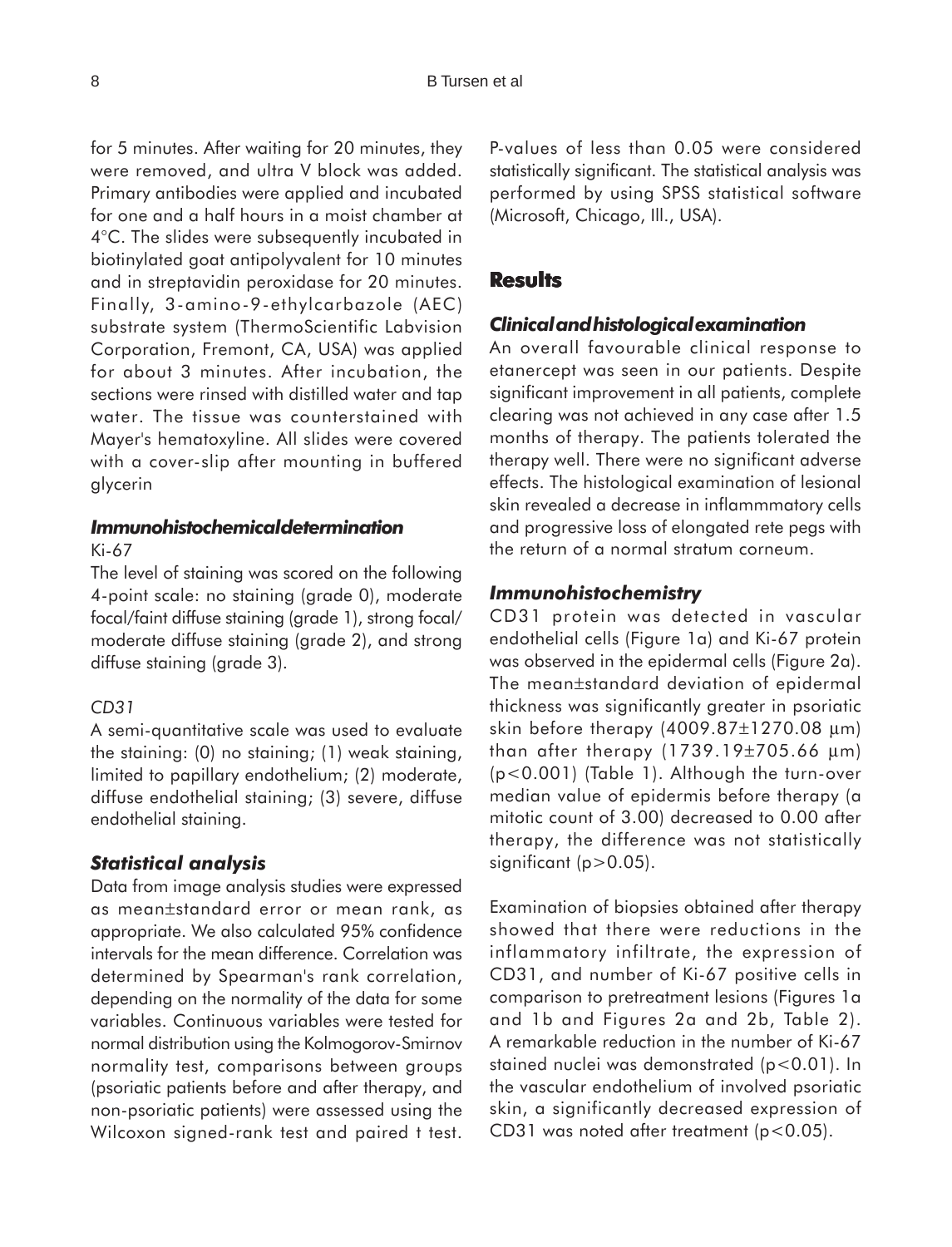## **Discussion**

Psoriasis is a chronic inflammatory skin disorder affecting 2-4% of the world's population. The disease is characterised by epidermal hyperproliferation and inflammation. Psoriasis is considered to be a genetically programmed disease of dysregulated inflammation, which is driven and maintained by multiple components of the immune system. The pathologic collaboration between innate immunity and acquired immunity results in the production of cytokines, chemokines, and growth factors that contribute to the inflammatory infiltrate seen in psoriatic plaques. The aggravated state of innate immunity is represented by the activity of natural killer T cells, dendritic cells, neutrophils and keratinocytes, leading to the recruitment and



**Figure 1.** (a) Immunostaining of microvasculature in psoriatic lesional skin with CD31 before treatment with etanercept (CD31, x400). (b) There is a marked reduction of CD31+ cells following etanercept treatment in dermal vasculature (CD31, x400).



**Figure 2. Figure 2.** (a) Ki-67-positive cells were observed in the epidermal cells in psoriatic lesional skin before treatment with etanercept (Ki-67, x400). (b) Immunopositivity for Ki-67 is markedly reduced with etanercept therapy (Ki-67, x400).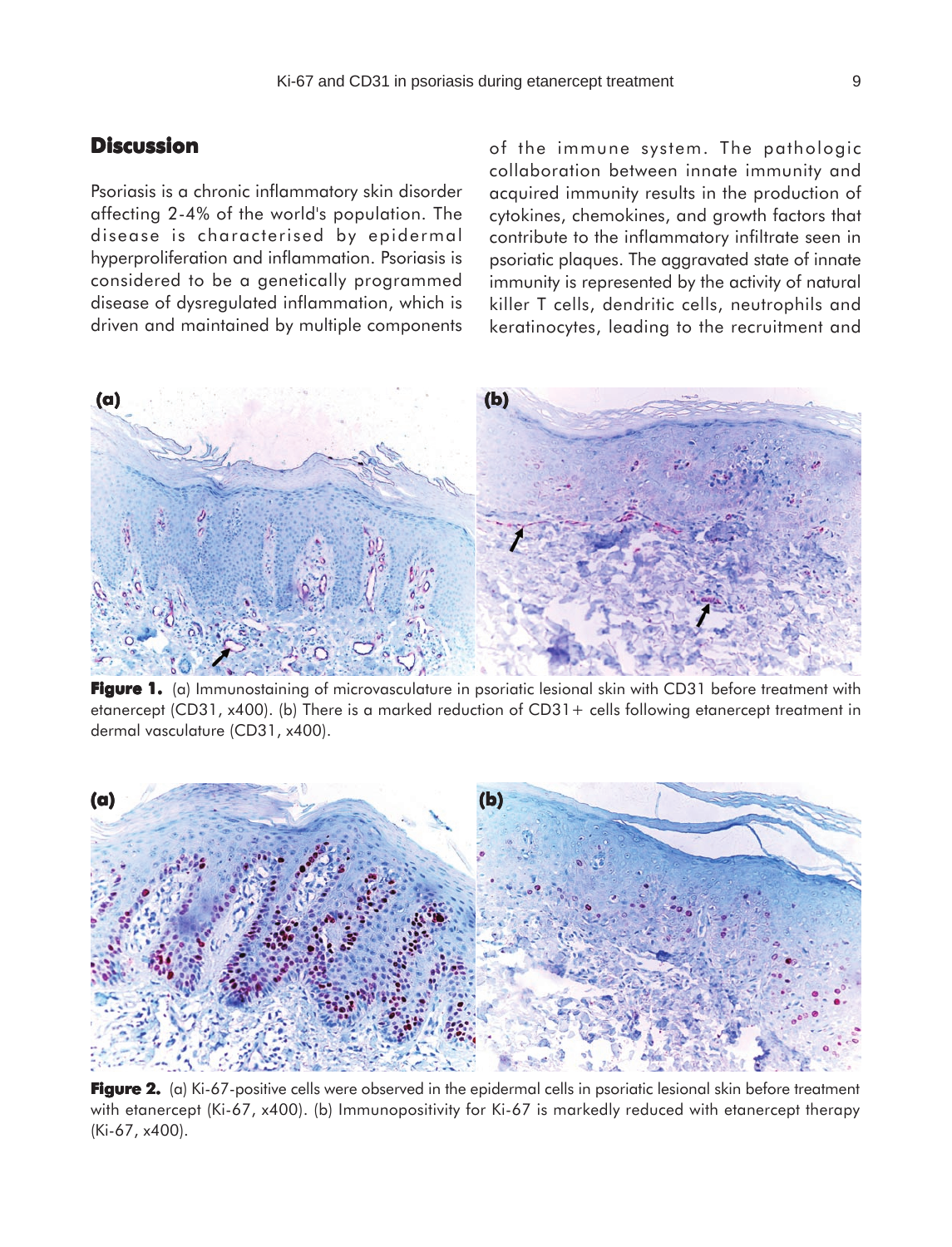|                     | <b>Before therapy</b><br>Mean $\pm$ standart | <b>After therapy</b><br>Mean $\pm$ standart | <b>Paired sample t test</b><br>significance<br>(p values) |
|---------------------|----------------------------------------------|---------------------------------------------|-----------------------------------------------------------|
|                     |                                              |                                             |                                                           |
|                     | deviation                                    | deviation                                   |                                                           |
| Epidermal thickness | 4009.87±1270.08 µm                           | 1739.19 <del>±</del> 705.66 μm              | < 0.001                                                   |

**Table 1.** Mean  $\pm$  standard error of epidermal thickness in psoriatic patients before and after therapy

Table 2. The statistical results of changes in inflammatory infiltrate, turn-over and the expression of Ki-67, and CD31 in psoriatic patients before and after etanercept therapy. Results are shown as mean rank. P-values are also presented

|                                                  | <b>Median (Minimum-Maximum)</b> | <b>Wilcoxon t test</b><br>significance<br>(P values) |  |
|--------------------------------------------------|---------------------------------|------------------------------------------------------|--|
| Before Therapy Ki-67                             | $3.00(2.00-3.00)$               | < 0.01                                               |  |
| After Therapy Ki-67                              | $1.50(1.00-2.00)$               |                                                      |  |
| Before Therapy CD-31                             | $3.00(1.00-3.00)$               | < 0.05                                               |  |
| After Therapy CD-31                              | $1.00(1.00-2.00)$               |                                                      |  |
| Before Therapy Turn-over                         | 3.00 (1.00-10.00)               | >0.05                                                |  |
| After Therapy Turn-over                          | $0.00$ $(0.00-6.00)$            |                                                      |  |
| $2.00(2.00-3.00)$<br>Before Therapy Inflammation |                                 | < 0.01                                               |  |
| After Therapy Inflammation                       | $1.00 (0.00 - 1.00)$            |                                                      |  |

activation of preferentially type 1 T cells, possibly in an antigen-independent way.3-5

**(c)** Tumour necrosis factor-alpha is a cytokine produced by lymphocytes and macrophages, two types of white blood cells. It mediates the immune response by increasing the transport of white blood cells to sites of inflammation, and through additional molecular mechanisms which initiate and amplify inflammation. Etanercept is a drug that treats autoimmune diseases by the inhibition of TNF. Etanercept is a fusion protein produced through expression of recombinant DNA. It is a product of a DNA "construct" engineered to link the human gene for soluble TNF receptor 2 to the gene for the Fc component of human immunoglobulin G1 (IgG1). Expression of the construct produces a continuous protein "fusing" TNF receptor 2 to IgG1. Production of etanercept is accomplished by the large-scale culturing of cells that have been "cloned" to express this

recombinant DNA construct. It is a large molecule, with a molecular weight of 150 kDa., that binds to TNFα and decreases its role in disorders involving excessive inflammation in humans and other animals, including psoriasis and psoriatic arthritis, and, potentially in a variety of other disorders mediated by excessive TNFα. This therapeutic potential is based on the fact that TNFalpha is the "master regulator" of the inflammatory response in many organ systems.16,17 It reduces the effect of naturally present TNF, and hence is a TNF inhibitor, functioning as a decoy receptor that binds to TNF. There are two types of TNF receptors: those found embedded in white blood cells that respond to TNF by releasing other cytokines, and *soluble* TNF receptors which are used to deactivate TNF and blunt the immune response. In addition, TNF receptors are found on the surface of virtually all nucleated cells. Etanercept mimics the inhibitory effects of naturally occurring soluble TNF receptors, the difference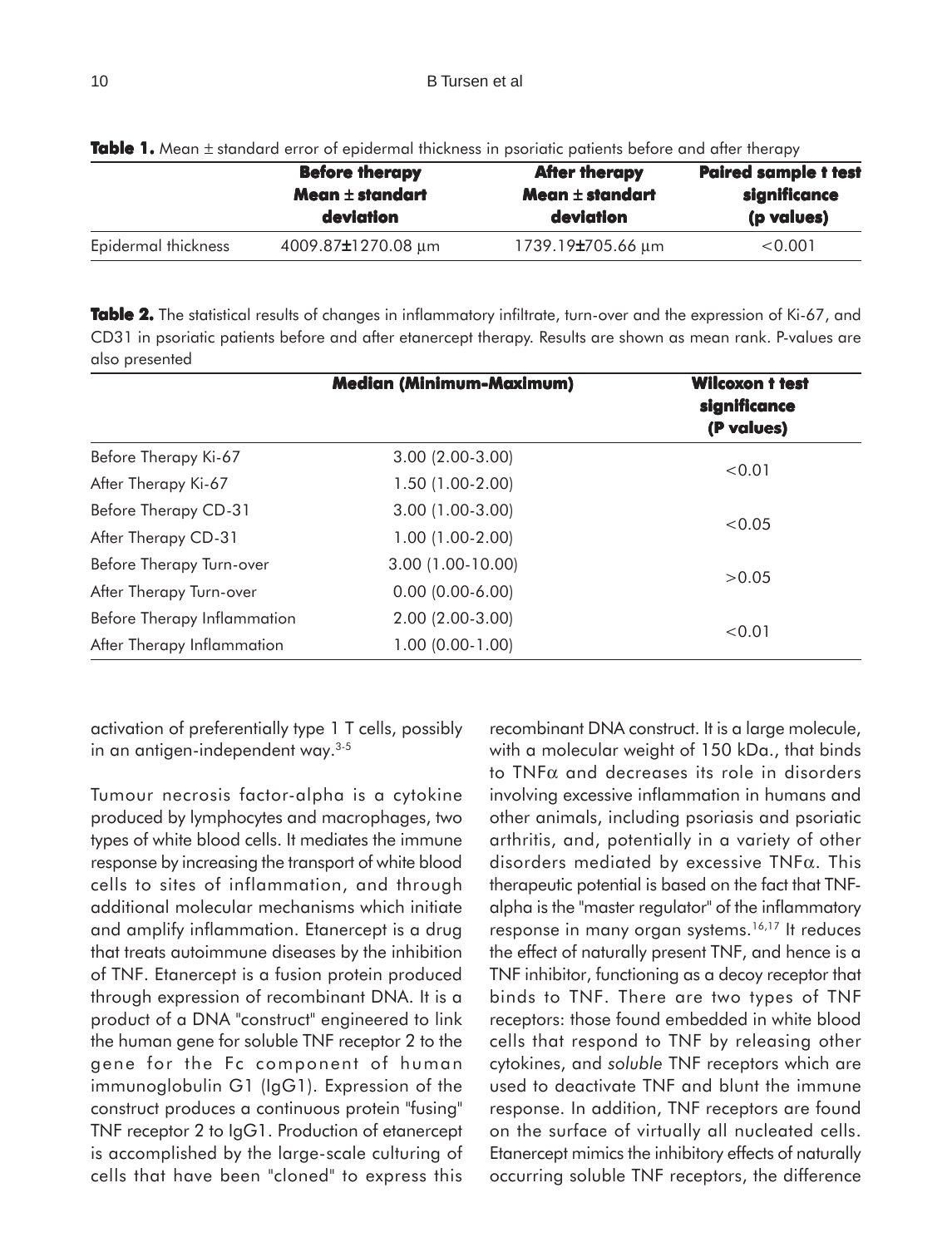being that etanercept, because it is a fusion protein rather than a simple TNF receptor, has a greatly extended half-life in the bloodstream, and therefore a more profound and long-lasting biologic effect than the naturally occurring soluble TNF receptor.<sup>18,19</sup>

Although clinical trials have sometimes demonstrated a dramatic response to TNFα inhibition, only a few studies have examined the changes occuring in the skin upon  $TNF\alpha$  inhibition.<sup>14</sup> Expansion of the dermal microvasculature is a prominent feature of psoriasis. Although the pathogenetic process resulting in vascular morphological changes remains unclear, considerable evidence suggests the involvement of angiogenesis.20 In our study, CD31 expression on dermal cellular infiltrate was decreased after etanercept treatment. Psoriatic microvasculature changes are related to improvement of psoriasis plaques.2 But there have been few studies on the antiangiogenic effects of antipsoriatic drugs.<sup>14,21</sup> We already showed that the inhibition of neovascularisation could be another mechanism of action of methotrexate in psoriatics.2 Noborio et al observed that CD31 expressions decreased significantly after pulsed dye laser therapy in psoriatic lesions.22 It was shown that based on the histological change of synovium, treatment by etanercept could be involved in vascular and cell proliferations with inhibition of the expression of CD68 and MMP-3 in the synovium of rheumatoid arthritis patients, suggesting that the inhibition of neovascularisation may be another action of etanercept in psoriasis treatment.<sup>23</sup>

Some proliferative markers are increased in psoriasis, when compared with normal skin. Various proliferative indices, such as the mitotic count, and markers, like Ki-67, have been evaluated in various fields of pathology to assess the rate of cell proliferation.2,11,12 Miracco et al found that Ki-67 expressions decreased after ciclosporin treatment in psoriatics.<sup>11</sup> We have already indicated that Ki-67 expression was suppressed after methotrexate treatment in patients with psoriasis.2 Recently, Gambichler et

al evaluated whether etanercept plus narrowband ultraviolet B phototherapy was superior to etanercept monotherapy at 6-week therapy of psoriasis. They found that Ki-67 expressions did not differ significantly between the two treatments.<sup>24</sup> In 2010, Van der Velden et al observed that the number of Ki-67+ cells was decreased after topical calcipotriol/betamethasone dipropionate treatment in psoriatics.25 In 2009, Kvist et al indicated that topical calcipotriol/betamethasone dipropionate and calcipotriol treatments reduced epidermal thickness, Ki-67 and cytokeratin 16 expression in the murine psoriasis xenograft model.<sup>26</sup> Adisen et al showed that calcipotriol and methylprednisolone aceponate decreased the p53 and Ki-67 expressions in psoriatics.<sup>27</sup> Van Duijnhoven et al also observed that treatment of psoriasis with short-term topical steroids resulted in a trend towards normalisation of Ki-67 antigen.28 Ormerod et al found a significant reduction in proliferating cells (stained by Ki-67) in the epidermis with topical sirolimus treatment compared with controls.29 Smit et al concluded that systemic treatment of psoriatic patients with bexarotene suppressed Ki-67 expression.30 Vincek et al observed that in the skin biopsies of the psoriatic skin, the fraction of Ki-67-positive cells did not decrease after infliximab infusion and was comparable to the psoriatic skin before the treatment, although the epidermal thickness was decreased.31 Jang et al found that retinoic acid treatment reduced Ki-67 expressions correlated with telomerase activity.<sup>32</sup>

Recently, Avramidis et al showed that etanercept caused a statistically significant time-dependent reduction in the number of dermal blood vessels, the number of  $CD31+$  cells and VEGF in psoriatic lesions, with induction of endothelial cell apoptosis and statistically significant upregulation of antiangiogenic factor thrombospondin-1 in psoriatic vessels. They also showed significant reduction of NF-κB, Bcl-2 and Bcl-xL expression in endothelial cells during treatment. These changes were accompanied by a marked clinical response.33 The pattern of reduced VEGF in relation to increased angiopoietin-2 in synovial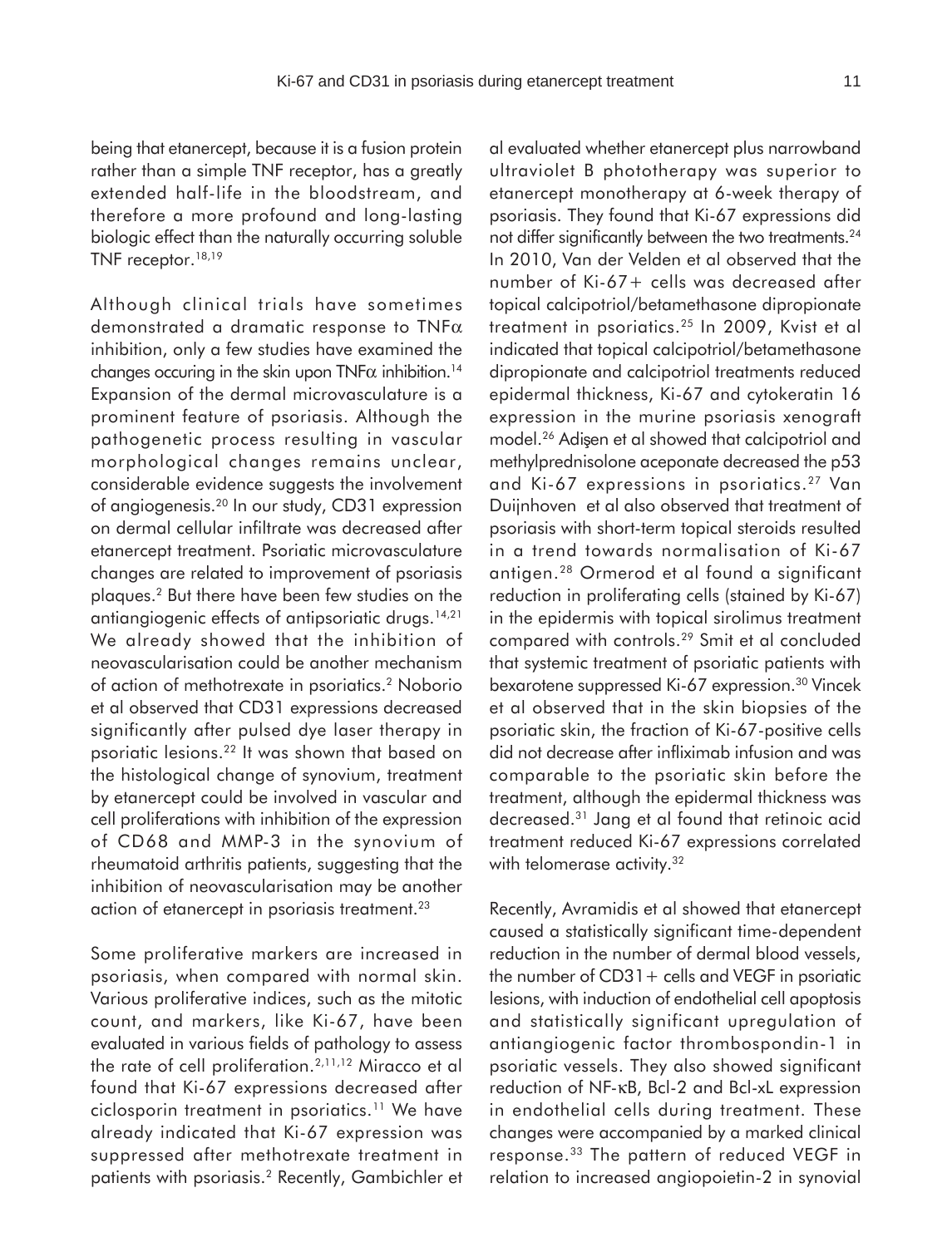tissue suggests that vascular regression is a potential mechanism underlying the antiangiogenic effect of infliximab in psoriatic arthritis.34 In-vivo reduction of cutaneous en-plaque capillaries using intra-vital videocapillaroscopy analysis and VEGF expression by the etanercept is associated with improvement of psoriasis.35 Several studies have shown that TNF- $\alpha$  can directly induce antiapoptotic proteins in endothelial cells, and keratinocytes.36 Inhibition of the nuclear factorκB signalling pathway (NF-κB) is one of the major mechanisms by which anti-  $TNF-\alpha$  therapy induces cell apoptosis.37 Treatment with etanercept selectively induces apoptosis of dermal myeloid dendritic cells in psoriatic plaques before clinical and histological clearance. It has been hypothesised that etanercept inhibits activation / phosphorylation of NF-κB and induces dermal dendritic cell apoptosis via down-regulation of anti-apoptotic proteins Bcl-xL and Bcl-2.38

Ki-67, CD-31 and TNF-alpha expressions were significantly higher in psoriatic epidermis than in normal epidermis. In our study, a decrease of the degree of epidermal hyperplasia and a significant reduction in the severity of the inflammmatory infiltrate was observed in post-treatment biopsies. The effect of etanercept on Ki-67 expression was more pronounced than on CD31 expression. Ki67 and CD31 expression decreased concurrently in about 90% of cases. This study reported a rapid onset of clinical and histological improvement in psoriasis after etanercept treatment. These histological effects were seen within six weeks and were correlated with clinical improvement. Our results showed that the expression of CD31, and Ki-67 in psoriatic lesions was inhibited by etanercept therapy. Our findings were in line with these observations, suggesting that a concerted regulation of several angiogenic and inflammatory regulators by etanercept plays a significant role in the involution of psoriatic skin. We have shown that etanercept exerts a rapid and measurable anti-inflammatory effect on the psoriatic skin of patients with psoriasis. The clinical efficacy of etanercept therapy is well-established in psoriasis,

but the exact pathophysiological mechanisms of this action in psoriatic skin are not entirely clear. In the present study, we provide additional information on the effect of etanercept on blood vessels in psoriasis and the mechanisms related to proliferative regression during treatment. Further work is necessary to determine the mechanisms by which etanercept inhibits angiogenesis, which is now considered to be an angiogenesis-dependent disease. Novel and selective therapeutic strategies in the treatment of psoriasis may be developed on this basis.

# **References**

- 1. Piskin G, Tursen U, Sylva-Steenland RM, Bos JD, Teunissen MB. Clinical improvement in chronic plaquetype psoriasis lesions after narrow-band UVB therapy is accompanied by a decrease in the expression of IFNgamma inducers - IL-12, IL-18 and IL-23. Exp Dermatol 2004:13;764-72.
- 2. Yazici AC, Tursen U, Apa DD, Ikizoglu G, Api H, Baz K, et al. The changes in expression of ICAM-3, Ki-67, PCNA, and CD31 in psoriatic lesions before and after methotrexate treatment. Arch Dermatol Res 2005;297: 249-55.
- 3. Kundakci N, Tursen U, Babiker MO, Gurgey E. The evaluation of the sociodemographic and clinical features of Turkish psoriasis patients. Int J Dermatol 2002;41: 220-4.
- 4. Piskin G, Tursen U, Bos JD, Teunissen MB. IL-4 Expression by Neutrophils in Psoriasis Lesional Skin upon High-Dose UVB Exposure. Dermatology 2003;207:51-3.
- 5. Gaspari AA. Innate and adaptive immunity and the pathophysiology of psoriasis. J Am Acad Dermatol 2006;54:67-80.
- 6. Avramidis G, Kruger-Krasagakis S, Krasagakis K, Fragiadaki I, Kokolakis G, Tosca A. The role of endothelial cell apoptosis in the effect of etanercept in psoriasis. Br J Dermatol 2010;163:928-34.
- 7. Wong MX, Roberts D, Bartley PA, Jackson DE. Absence of platelet endothelial cell adhesion molecule-1 (CD31) leads to increased severity of local and systemic IgEmediated anaphylaxis and modulation of mast cell activation. J Immunol 2002;168:6455-62.
- 8. Bogen S, Pak J, Garifallou M, Deng X, Muller WA. Monoclonal antibody to murine PECAM-1 (CD31) blocks acute inflammation in vivo. J Exp Med 1994;179: 1059-64.
- 9. Creamer D, Allen MH, Sousa A, Poston R, Barker JN. Localization of endothelial proliferation and microvascular expansion in active plaque psoriasis. Br J Dermatol 1997;136:859-65.
- 10. Ilan N, Madri JA. PECAM-1: old friend, new partners.